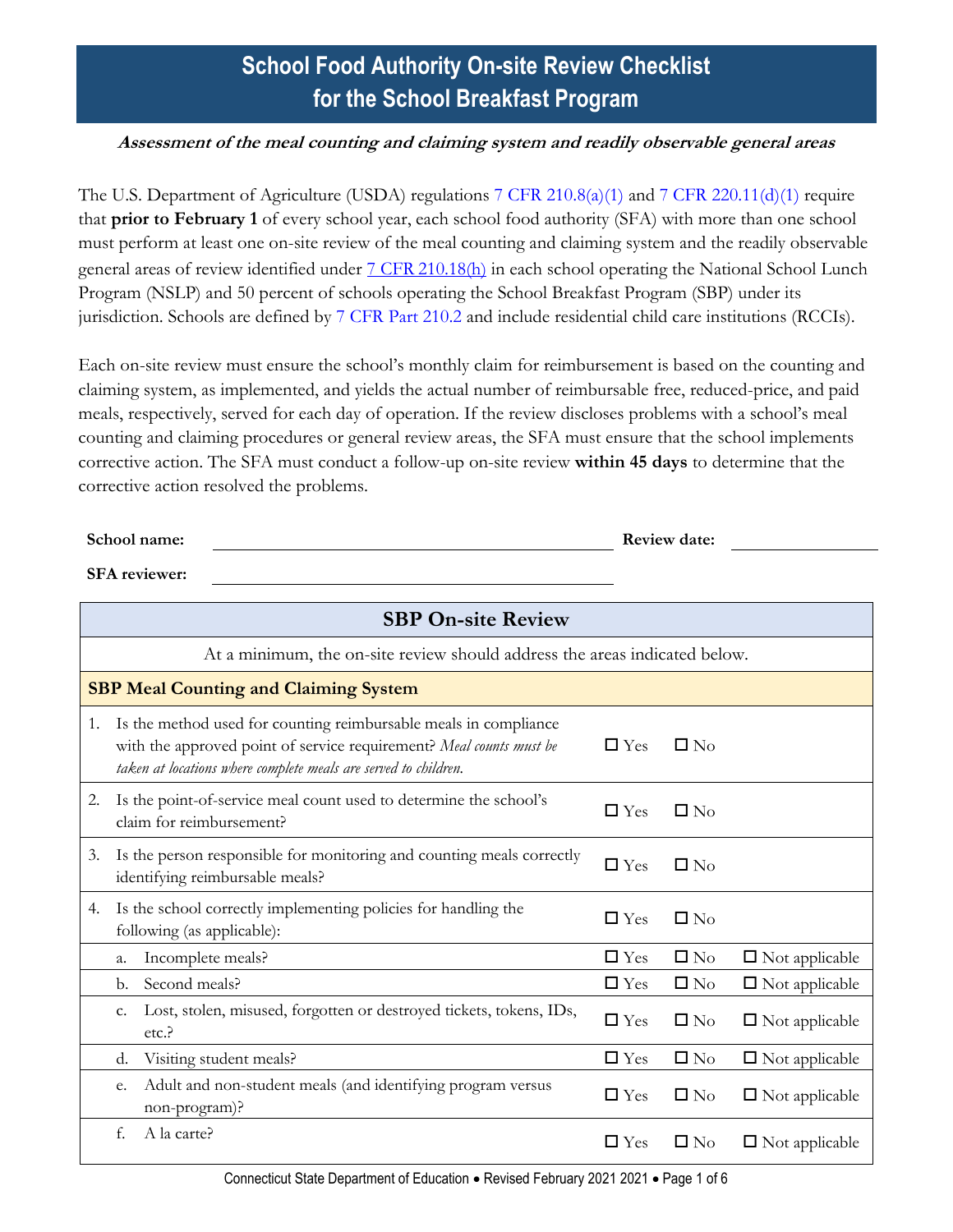| <b>SBP Meal Counting and Claiming System, continued</b>                                                                                                                            |                                                                                                                                                                                                                                                                                                                                                                                                                         |                                 |              |            |                       |  |
|------------------------------------------------------------------------------------------------------------------------------------------------------------------------------------|-------------------------------------------------------------------------------------------------------------------------------------------------------------------------------------------------------------------------------------------------------------------------------------------------------------------------------------------------------------------------------------------------------------------------|---------------------------------|--------------|------------|-----------------------|--|
|                                                                                                                                                                                    | Student worker meals?<br>g.                                                                                                                                                                                                                                                                                                                                                                                             | $\Box$ Yes                      | $\square$ No |            | $\Box$ Not applicable |  |
|                                                                                                                                                                                    | Field trips?<br>h.                                                                                                                                                                                                                                                                                                                                                                                                      | $\Box$ Yes                      | $\square$ No |            | $\Box$ Not applicable |  |
|                                                                                                                                                                                    | $\mathbf{i}$ .<br>Charged and/or prepaid meals?                                                                                                                                                                                                                                                                                                                                                                         | $\Box$ Yes                      | $\square$ No |            | $\Box$ Not applicable |  |
|                                                                                                                                                                                    | Offer versus serve (OVS)?<br>j.                                                                                                                                                                                                                                                                                                                                                                                         | $\Box$ Yes                      | $\square$ No |            | $\Box$ Not applicable |  |
|                                                                                                                                                                                    | Unpaid meal charges<br>k.                                                                                                                                                                                                                                                                                                                                                                                               | $\Box$ Yes                      | $\square$ No |            | $\Box$ Not applicable |  |
| 5.                                                                                                                                                                                 | Is there a method of identifying nonreimbursable meals and<br>distinguishing them from reimbursable meals? Examples of<br>nonreimbursable meals include meals that do not meet the meal pattern<br>requirements, second meals, and adult meals.                                                                                                                                                                         | $\Box$ Yes                      | $\square$ No |            |                       |  |
| 6.                                                                                                                                                                                 | Is someone trained as a backup for the monitor and the meal counter?                                                                                                                                                                                                                                                                                                                                                    | $\Box$ Yes                      | $\square$ No |            |                       |  |
| 7.                                                                                                                                                                                 | Are there procedures for meal counting and claiming when the primary counting and<br>claiming system is not available? Do staff know when and how to implement them?                                                                                                                                                                                                                                                    |                                 |              | $\Box$ Yes | $\square$ No          |  |
| 8.                                                                                                                                                                                 | Are daily counts correctly totaled and recorded?                                                                                                                                                                                                                                                                                                                                                                        |                                 |              | $\Box$ Yes | $\square$ No          |  |
| 9.                                                                                                                                                                                 | If claims are aggregated, are the meal counts correctly totaled and consolidated?                                                                                                                                                                                                                                                                                                                                       |                                 |              | $\Box$ Yes | $\square$ No          |  |
|                                                                                                                                                                                    | 10. Are internal controls such as edit checks and monitoring established to ensure that<br>$\square$ No<br>daily counts do not exceed the number of students eligible or in attendance and that an<br>$\Box$ Yes<br>accurate claim is made?<br>Record today's meal counts by category and compare to the total number of students eligible by category.                                                                 |                                 |              |            |                       |  |
|                                                                                                                                                                                    | Number of students approved by category                                                                                                                                                                                                                                                                                                                                                                                 | Today's meal counts by category |              |            |                       |  |
|                                                                                                                                                                                    | Free:<br>Free:                                                                                                                                                                                                                                                                                                                                                                                                          |                                 |              |            |                       |  |
|                                                                                                                                                                                    | Reduced price:<br>Reduced price:                                                                                                                                                                                                                                                                                                                                                                                        |                                 |              |            |                       |  |
|                                                                                                                                                                                    | Paid:<br>Paid:                                                                                                                                                                                                                                                                                                                                                                                                          |                                 |              |            |                       |  |
|                                                                                                                                                                                    | 11. Does the system prevent overt identification of children receiving free or<br>$\Box$ Yes<br>$\square$ No<br>reduced-price meals?                                                                                                                                                                                                                                                                                    |                                 |              |            |                       |  |
| Note: Questions 12-13 apply to all SFAs except SFAs on Provision 2 or 3 in non-base years, the<br>Community Eligibility Provision (CEP), and RCCIs with only residential children. |                                                                                                                                                                                                                                                                                                                                                                                                                         |                                 |              |            |                       |  |
|                                                                                                                                                                                    | 12. Is a current eligibility list kept up-to-date and used by the meal counting system to<br>provide an accurate daily count of reimbursable meals by category (free, reduced price,<br>$\Box$ Yes<br>$\square$ No<br>paid)?                                                                                                                                                                                            |                                 |              |            |                       |  |
|                                                                                                                                                                                    | 13. If applicable according to 7 CFR 210.8(a)(3), are edit checks completed and<br>documented, and has the school accounted for any discrepancies? Edit checks compare the<br>$\Box$ Yes<br>$\square$ No<br>daily counts of free, reduced-price and paid breakfasts against the number of children currently eligible<br>for free, reduced-price and paid breakfasts, respectively, multiplied by an attendance factor. |                                 |              |            |                       |  |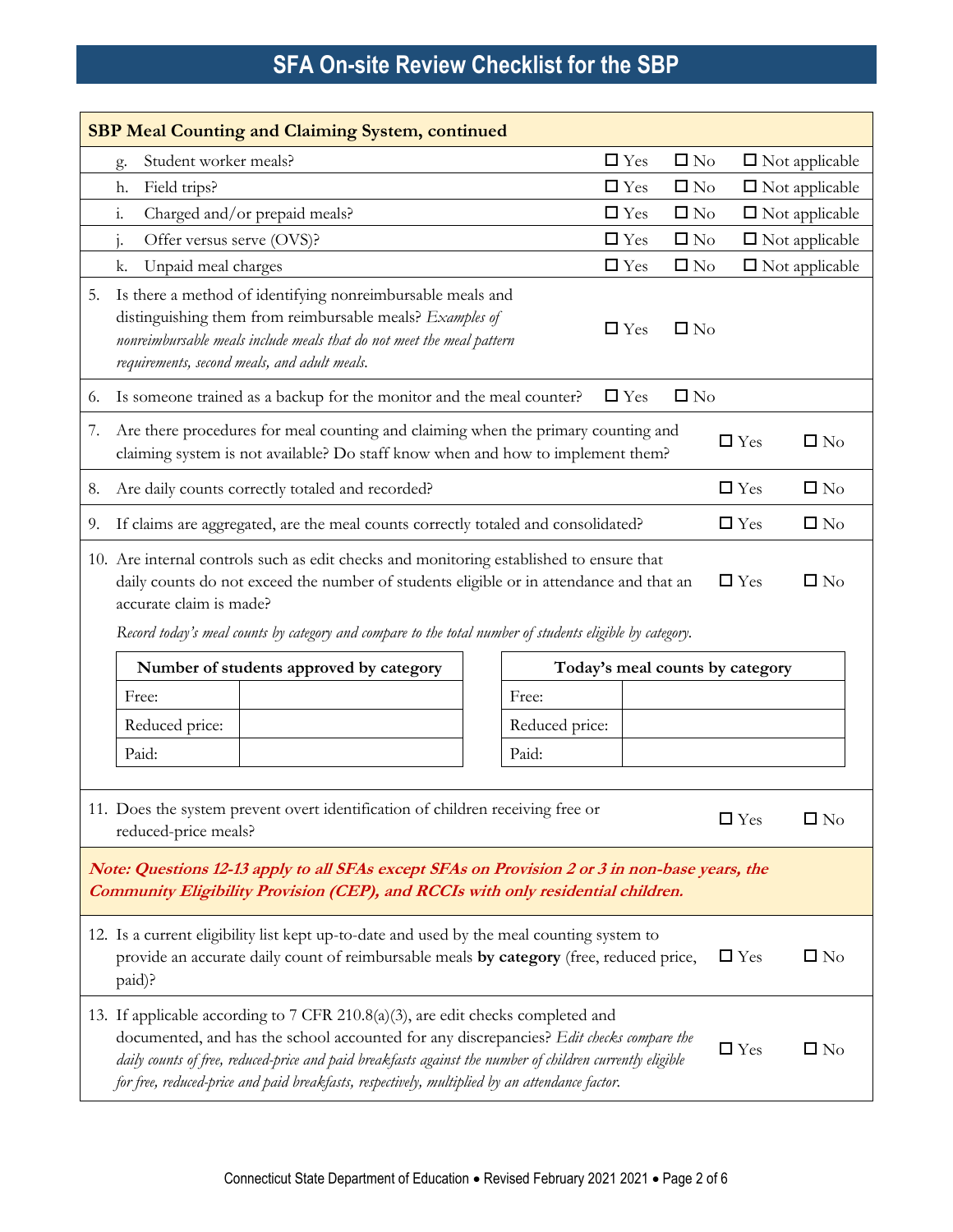**SBP Corrective Action Plan for Meal Counting and Claiming System (for any "No" answers to questions 1-13 on pages 1-2):**

**Specify date SBP corrective actions will be implemented:**

**By whom:**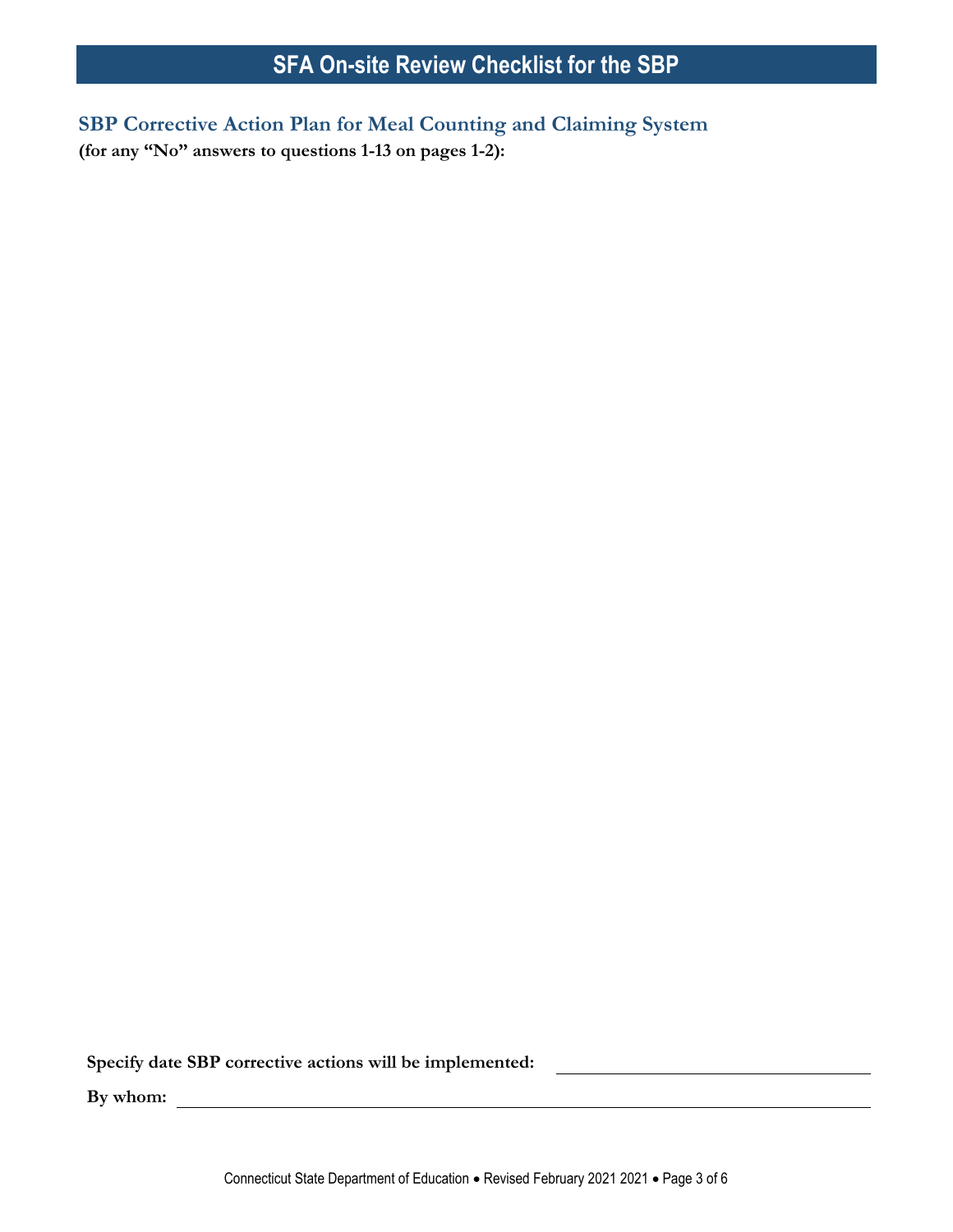|    | <b>SBP Readily Observable General Areas</b> |                                                                                                               |               |              |  |  |  |
|----|---------------------------------------------|---------------------------------------------------------------------------------------------------------------|---------------|--------------|--|--|--|
| 1. |                                             | Were any issues readily observed in relation to resource management?                                          | $\Box$ Yes    | $\square$ No |  |  |  |
|    | a.                                          | Maintenance of the nonprofit school food service account?<br>(7 CFR 210.2, 210.14, 210.19(a), 210.21)         | $\Box$ Yes    | $\square$ No |  |  |  |
|    | b.                                          | Paid lunch equity? (7 CFR 210.14(e))                                                                          | $\Box$ Yes    | $\square$ No |  |  |  |
|    | c.                                          | Revenue from nonprogram foods? (7 CFR 210.14(f))                                                              | $\Box$ Yes    | $\square$ No |  |  |  |
|    | d.                                          | Indirect Costs? (2 CFR Part 200 and 7 CFR 210.14(g))                                                          | $\Box$ Yes    | $\square$ No |  |  |  |
| 2. |                                             | Were any issues readily observed in other general areas?                                                      | $\square$ Yes | $\square$ No |  |  |  |
|    | a.                                          | Free and reduced-price process including verification, notification, and other<br>procedures (7 CFR Part 245) | $\Box$ Yes    | $\square$ No |  |  |  |
|    | b.                                          | Civil rights (7 CFR 210.23(b))                                                                                | $\Box$ Yes    | $\square$ No |  |  |  |
|    | c.                                          | Reporting and recordkeeping (7 CFR Parts 210, 220, and 245)                                                   | $\Box$ Yes    | $\square$ No |  |  |  |
|    | d.                                          | Food safety (7 CFR 210.13)                                                                                    | $\Box$ Yes    | $\square$ No |  |  |  |
|    | е.                                          | Competitive food service (7 CFR 210.11 and 220.12)                                                            | $\Box$ Yes    | $\square$ No |  |  |  |
|    | f.                                          | Water (7 CFR 210.10(a)(1)(i) and 220.8(a)(1))                                                                 | $\Box$ Yes    | $\square$ No |  |  |  |
|    | g.                                          | Professional standards (7 CFR 210.30)                                                                         | $\Box$ Yes    | $\square$ No |  |  |  |
|    | h.                                          | SBP and Summer Food Service Program (SFSP) outreach (7 CFR 210.12(d))                                         | $\Box$ Yes    | $\square$ No |  |  |  |
|    | $\dot{1}$                                   | Local school wellness policies (7 CFR 210.30)                                                                 | $\Box$ Yes    | $\square$ No |  |  |  |
|    | 1.                                          | Other (specify):                                                                                              | $\Box$ Yes    | $\square$ No |  |  |  |

# **SBP Corrective Action Plan for Readily Observable General Areas**

**(for any "Yes" answers to questions 1-2 above):**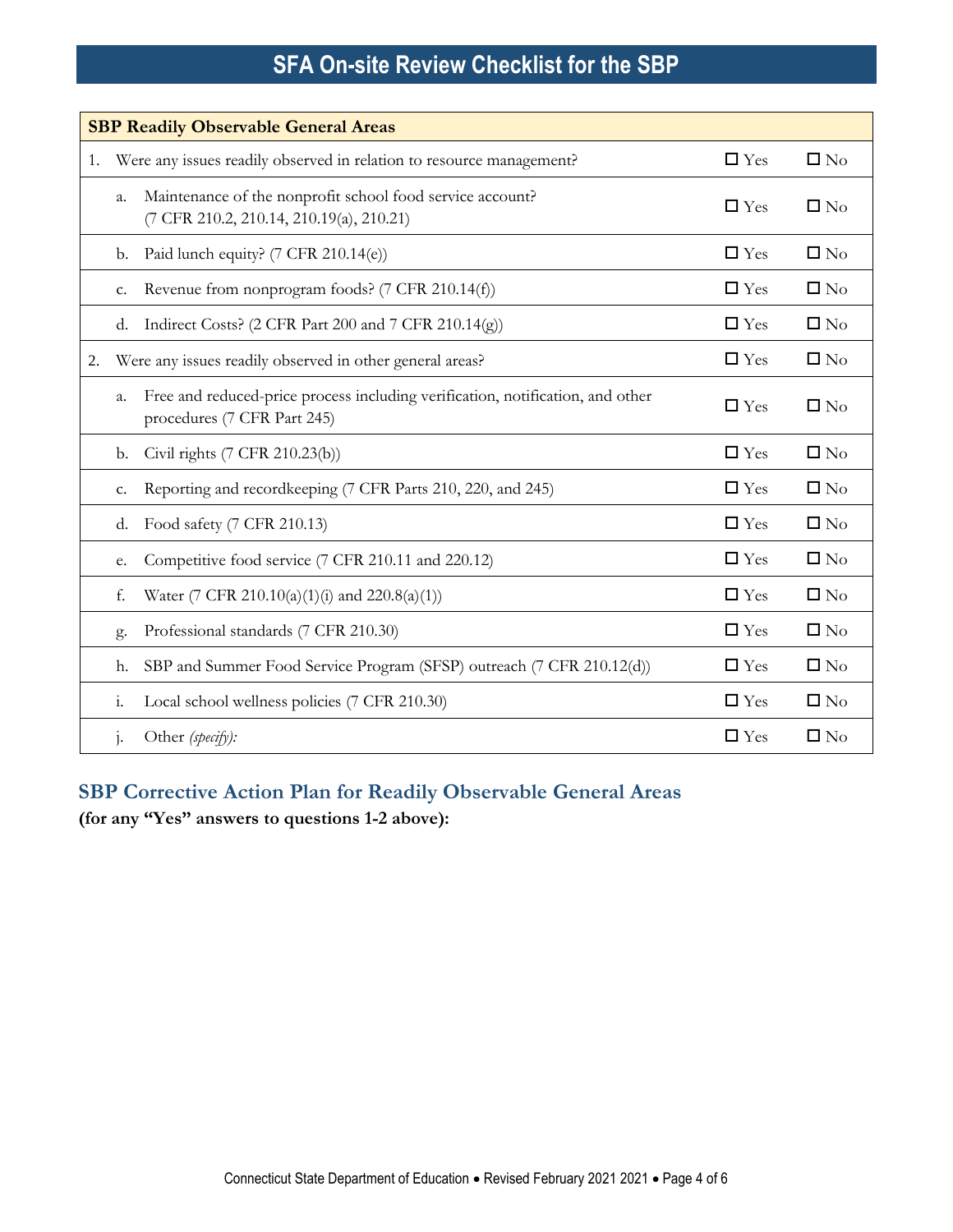### **SBP Corrective Action Plan for Readily Observable General Areas***, continued*

| Specify date SBP corrective actions will be implemented: |       |      |
|----------------------------------------------------------|-------|------|
| By whom:                                                 |       |      |
|                                                          |       |      |
|                                                          |       |      |
| Signature of school/site food service manager            | Title | Date |
|                                                          |       |      |

Signature of SFA reviewer Date Date

**SBP Follow-up Visit** (must be conducted within 45 days if corrective action was required):

**Dates of follow-up:**

Observations of corrective action implementation:

| Signature of school/site food service manager | Title | Date |
|-----------------------------------------------|-------|------|
| Signature of SFA reviewer                     | Title | Date |